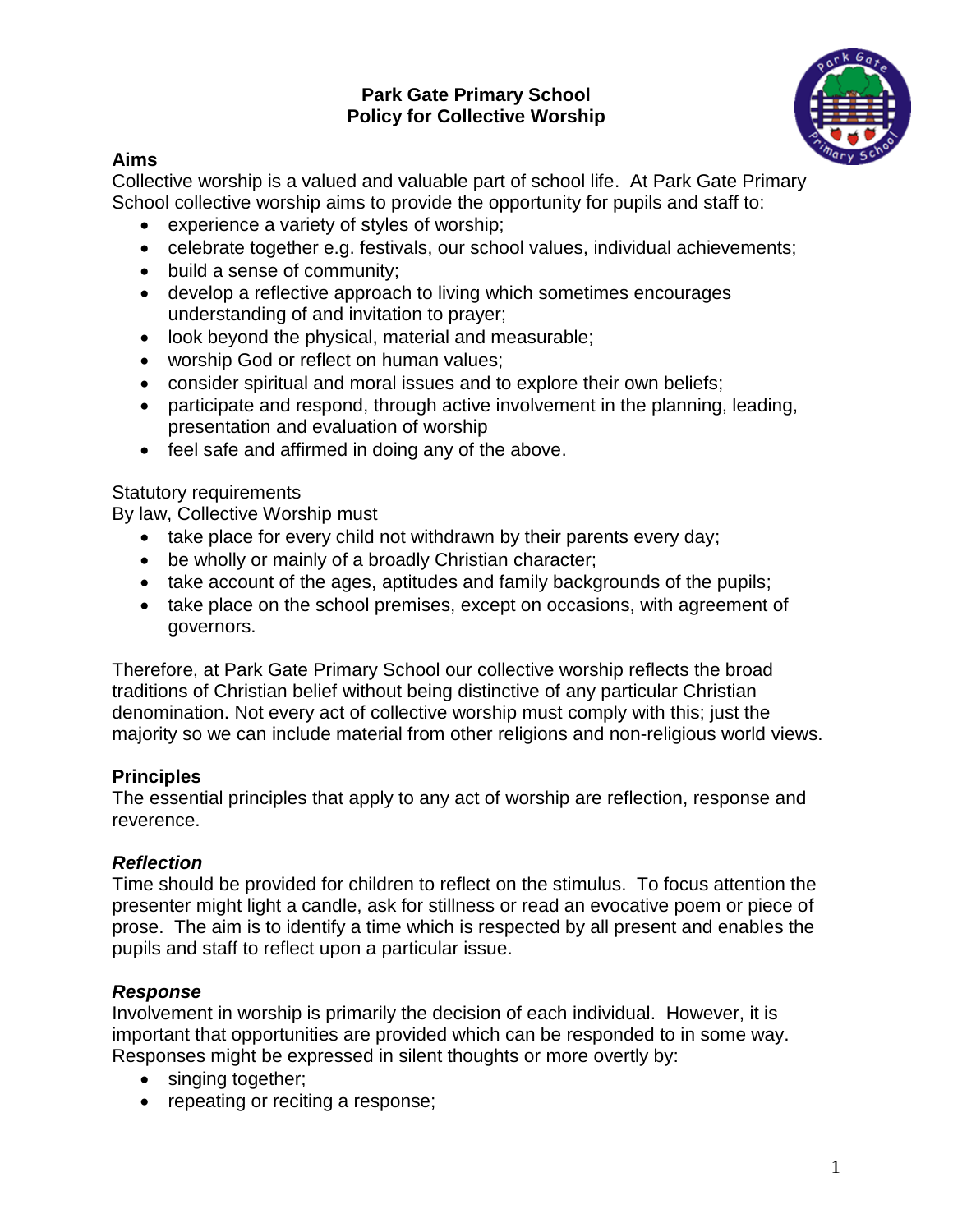- listening to music;
- meditation or prayer.

### *Reverence*

Creating a sense of reverence can be seen as a culmination of the other elements involved in worship. It can be directed towards the recognition of a supreme being or in terms of values and ideals. It is a celebration of the worthiness of those values held to be of central importance to our community.

At Park Gate collective worship will usually take place as follows;

Monday: Whole school – themed focus

Tuesday, Wednesday, Thursday: class assembly, year group assembly and singing Friday: Whole school celebration

A termly programme of themes will lead the focus for collective worship. These will be reviewed and updated to ensure current needs, topical events and other changing circumstances are taken into account.

It is expected that staff will follow the suggested themes wherever possible but at the same time should be receptive to the needs of children and current events.

An annual theme will also be threaded through the year, for example, explorers and will be an opportunity for children to build their knowledge of significant people throughout history.

### **Prayer**

At our school worship is mainly, broadly Christian. We introduce children to reflection and response through prayer. This does not imply that staff or children be put under pressure to conform to a prayer format or that thoughts and prayers from other faiths are excluded. However, staff and children are invited to join in with a prayer to make the words their own.

### **Withdrawal from Assembly**

Our policy sets out clearly our aspiration that collective worship will be a valuable and valued experience for all members of our school community whatever their backgrounds and beliefs. It is invitational and reflective in nature and never coercive or indoctrinatory. Parents have a right to withdraw their children from any acts of worship and staff are also free to withdraw from involvement in this aspect of school life. We request that those who wish to exercise their right inform the Headteacher in writing. We also appreciate opportunities to speak with parents and staff who have concerns about collective worship. We are always keen to develop our understanding of sensitivities and to overcome difficulties where possible.

#### **Worship**

The British Council of Churches define worship as responses which "recognise, celebrate and affirm those issues, values and realities" which are central to the concerns of the school community and the community which it serves. This celebration of things which are of worth to the community may evoke feelings of awe and wonder, of sharing and belonging and should provoke a sense of search. Hopefully these